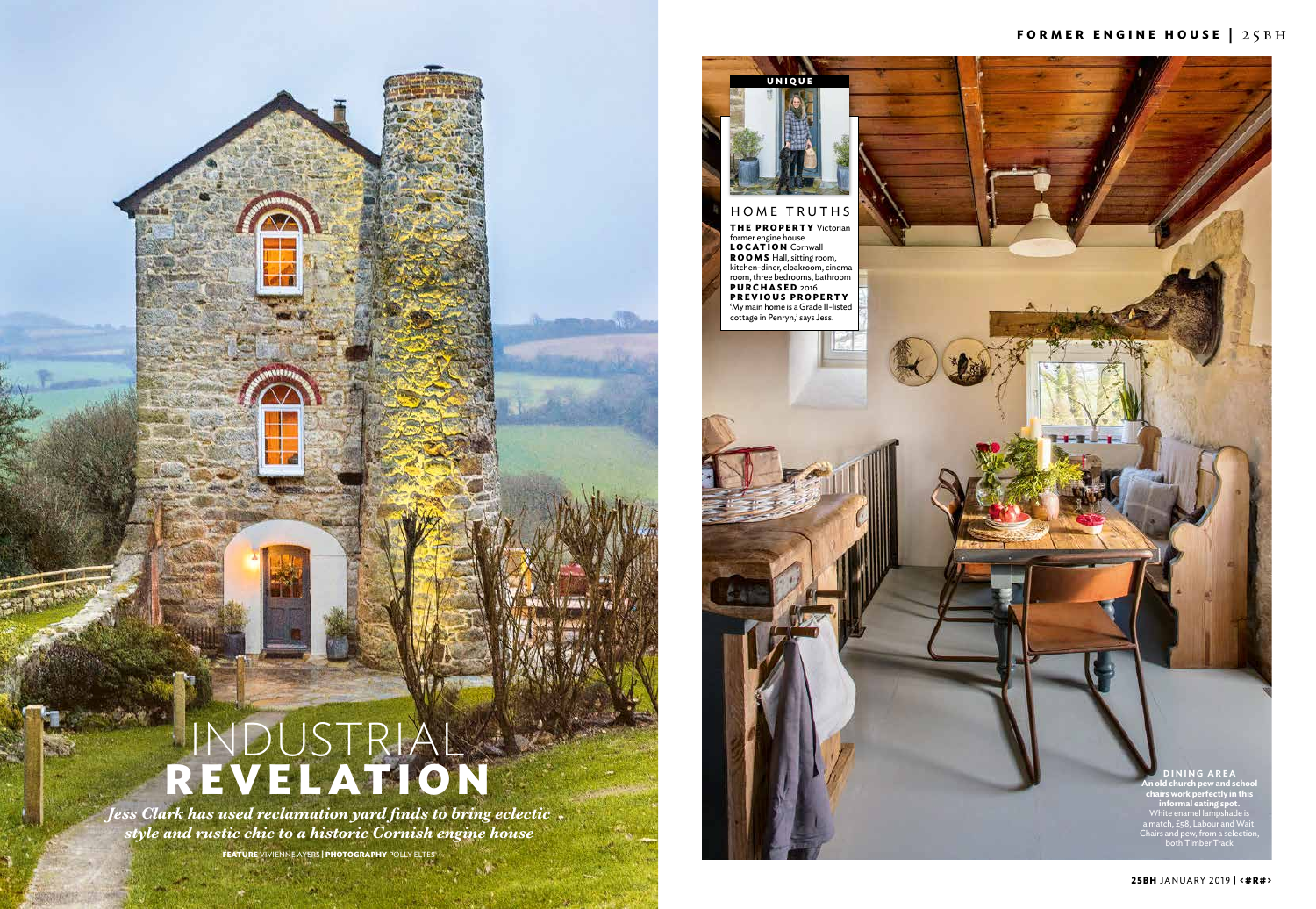

## **KITCHEN Stainless-steel surfaces and a painted concrete floor are in keeping with the property's industrial roots.** Try the jute round rug, £125, The White Company. Flavel electric double-oven cooker in silver is a match, £699.99, Currys. Four-slot NewGen toaster, £195, Dualit

**HALL A woodburning stove creates a warm welcome in the entryway.**  Walls painted in Skimming Stone estate emulsion, £45 for 2.5L, Farrow & Ball. The Stack is available to rent through Unique Home Stays, uniquehomestays.co.uk





When searching for a place where she could get<br>away from it all, Jess Clark had a specific wish<br>list. 'I was trying to find somewhere that was<br>interesting architecturally, located on the nor<br>Cornish coast and close to the away from it all, Jess Clark had a specific wish list. 'I was trying to find somewhere that was interesting architecturally, located on the north Cornish coast and close to the beach,' she says. 'I fell in love with this amazing Victorian industrial building as soon as I saw

it from the top of the long path that leads down to its front door.' The former engine house extends over five floors and is surrounded by rolling countryside. The previous owners had extensively refurbished the property, stripping it back to the original stonework throughout. 'Their renovation had respected the house's history,' says Jess. 'The result was an interior that was pared back, rustic, and a little rough round the edges. It inspired me to create a raw feel that wasn't too neat. I wanted a relaxed family home that was great for holidays, and was a cosy place to spend Christmas with my children, Lola, 10, and Bodi, six.' Jess was keen to maximise the stunning location of the house, so she built a deck area at the rear, complete with a whirlpool tub that made the most of the surrounding views. An outdoor kitchen was also added. Inside, changes were made to the layout. 'On the second floor, there was a large main bedroom and a snug, and I wanted to create more space for a sitting room,' says Jess. 'So I repositioned the wall and reduced the size of the main bedroom. I also added a cloakroom on the same floor.' A basement room became a cosy cinema room, as it has no windows, and Jess has stuck to the cinematic theme by displaying vintage film reels and movie memorabilia around the room.

stairs to climb. 'Getting furniture in was quite a struggle,' says interior designer Jess. 'One of the sofas got wedged between floors, so the builders had to try another route, taking it through the window. That experience certainly dictated some of the future decisions I made when choosing furniture.'

Working with an older property wasn't without its challenges, however. The long path leading to the house made it difficult to get things inside. The five floors also meant there were plenty of narrow Redecorating the house took three months, and Jess had clear ideas of the look she was keen to achieve. 'I wanted to have a different theme in each room,' she says. 'For instance, one of

**CINEMA ROOM Film-themed memorabilia gives this space a distinctive look.**  Vintage film reels, price on request, Shiver Me Timbers. Tina Ratzer Twist A Twill blanket in Corn Yellow has this look, £125, Trouva. Try the Reclaimed four-door, four-drawer large coffee table, £599, Uneeka



**favourite shop** *'Not far from here there's a reclamation yard called Shiver Me Timbers – it's always full of great finds'*